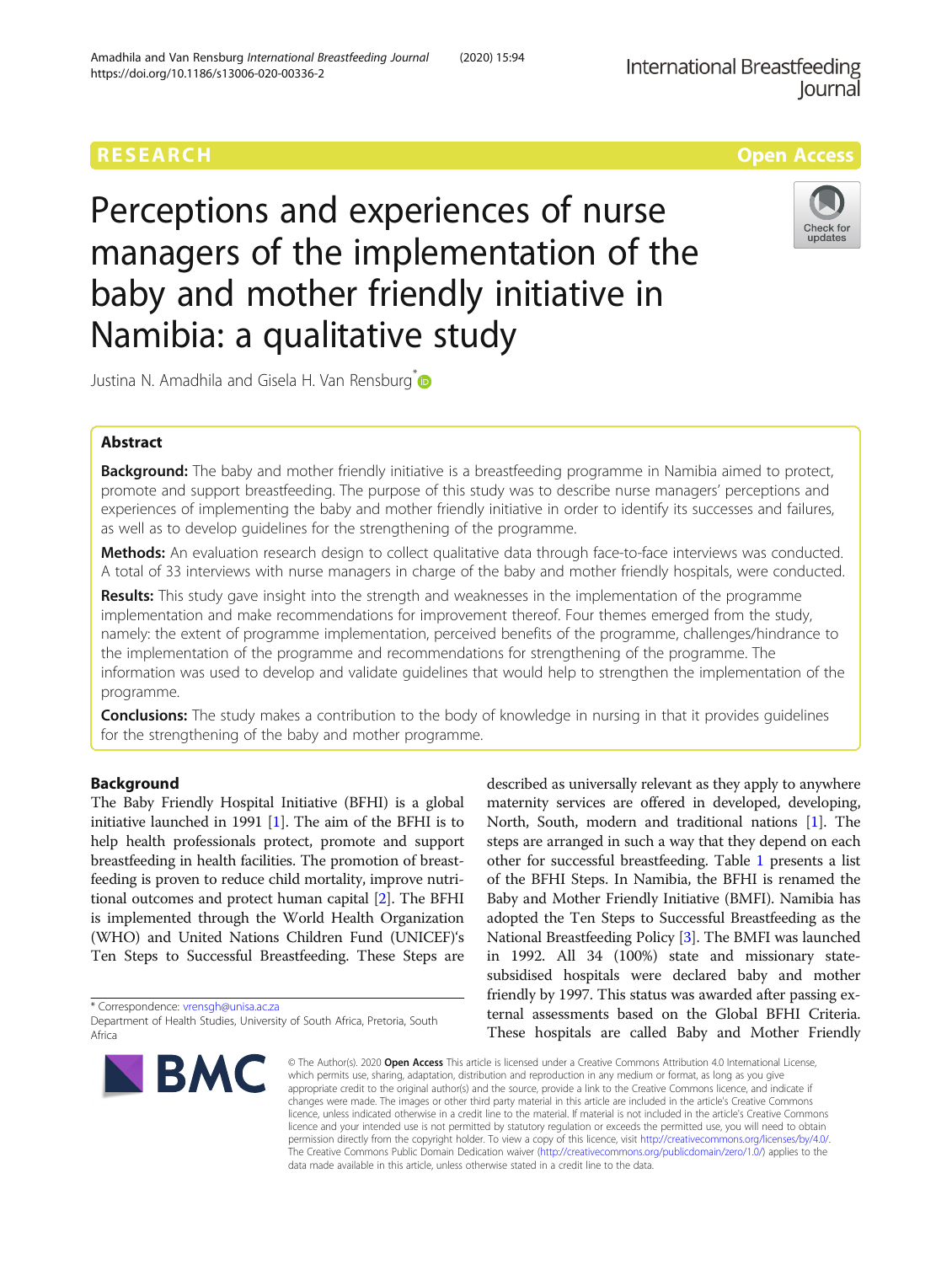#### <span id="page-1-0"></span>Table 1 The Ten Steps to Successful Breastfeeding

(1) (a) Comply fully with the International Code of marketing of Breastmilk Substitutes and relevant World Health Assembly resolutions. (b) Have a written infant feeding policy that is routinely communicated to staff and parents.

(c) Establish ongoing monitoring and data-management systems.

(2) Ensure that staff have sufficient knowledge, competence and skills to support breastfeeding.

(3) Discuss the importance and management of breastfeeding with pregnant women and their families.

(4) Facilitate immediate and uninterrupted skin-to-skin contact and support mothers to initiate breastfeeding as soon as possible after birth.

(5) Support mothers to initiate and maintain breastfeeding and manage common difficulties. (6) Do not provide breastfed newborns any food or fluids other than

breast milk, unless medically indicated.

(7) Enable mothers and their infants to remain together and to practise rooming-in 24 h a day.

(8) Support mothers to recognize and respond to their infants' cues for feeding.

(9) Counsel mothers on the use and risks of feeding bottles, teats and pacifiers.

(10) Coordinate discharge so that parents and their infants have timely access to ongoing support and care.

(Source: WHO and UNICEF 2018)

Hospitals. However, according to unpublished reports, the current status of BMFI implementation in these hospitals is not known as re-evaluation was never carried out. This lack of evaluation is despite the global and the Ministry of Health and Social Services (MoHSS)' recommendations that baby-friendly hospitals should be re-evaluated at least every second year [\[4](#page-8-0)]. This paper reports the first phase, of the two phase study on the evaluation of the implementation of the BMFI programme in Namibia. In phase 1, interviews were conducted with nurse managers in charge of the Baby and Mother Friendly Hospitals to describe their perceptions and experiences of the implementation of the programme. The second phase comprised structured questions that attempted to ascertain how the BMFI hospitals in general, and in particularly the registered and enrolled nurses/midwives, were implementing the BMFI programme. Phase 2 will be reported separately.

## Methods

#### Study setting and participants

Thirty-four Baby and Mother Friendly Hospitals in 14 health regions were studied. A pilot interview was conducted in one of these hospitals, which was excluded in the main study. All participants were nurse managers in charge of the Baby and Mother Friendly Hospitals. Participants were recruited to interviews by telephone or email from the researcher. The researcher communicated the schedule of the field visits to the participants. Participants were requested to indicate possible suitable dates for appointments for interviews. On the day of interviews, participants gave individual verbal consent.

### In-depth interviews

A qualitative approach to data collection and analysis was followed. Face-to-face interviews were guided by an interview guide (see Table 2). The use of the interview guide ensures that the researcher can obtain all the information required and also gives participants the freedom to provide as many illustrations and explanations as they wish [\[5\]](#page-8-0). From the literature review, the concept of BMFI was operationalised to be measured into the WHO and UNICEF's Ten Steps to Successful Breastfeeding. A concept can be measured by operationalising it from literature  $[6]$  $[6]$ . In preparation of the interviews the researcher had the following at hand: Copies of approval for the study from the MoHSS and University of South Arica, informed consent form, audio-tape recorder with extra batteries and a note book. The researcher explained the purpose of the study, voluntary participation and confidentiality of the information. With regard to anonymity, each participant was also informed that because of his or her position, a possibility existed that her or his identity could be recognised through the name of the hospital. The participants consented to the interviews as well as to the audio-tape recording thereof. In addition, participants were informed that an interview would take about 50 min. At the end of each interview, the researcher summarised the major points and asked the participants if they had any questions, as well as thanking them. An average interview lasted for 45 min. After each interview, the researcher listened to the audio-tape recording in order to familiarise herself with the data. Transcriptions were done in the evenings following each interview.

#### Data analysis

Thematic analysis [[7\]](#page-8-0) was used to identify major themes and categories from transcripts. Coding was done manually. Codes were assigned manually and analysed in subcategories and categories, which were grouped into themes. Themes were reviewed and refined by reading the entire set again in order to determine if there was a need for re-coding. In order to ensure rigour of data

**Table 2** Interview guide for phase 1

1. Your hospital has been declared baby and mother friendly some years back. Is Baby and Mother Friendly Initiative programme still being implemented in this hospital?

5. What would you regard as the weaknesses in the implementation of the BMFI programme?

6. If the BMFI in this hospital needs improvement; what would you recommend?

<sup>2.</sup> What is your experience with regard to the implementation of the Ten Steps to Successful Breastfeeding?

<sup>3.</sup> Which of the Ten Steps to Successful Breastfeeding do you regard as posing the most challenges to implementing the programme and why would you say so?

<sup>4.</sup> What would you regard as the strength of the BMFI programme?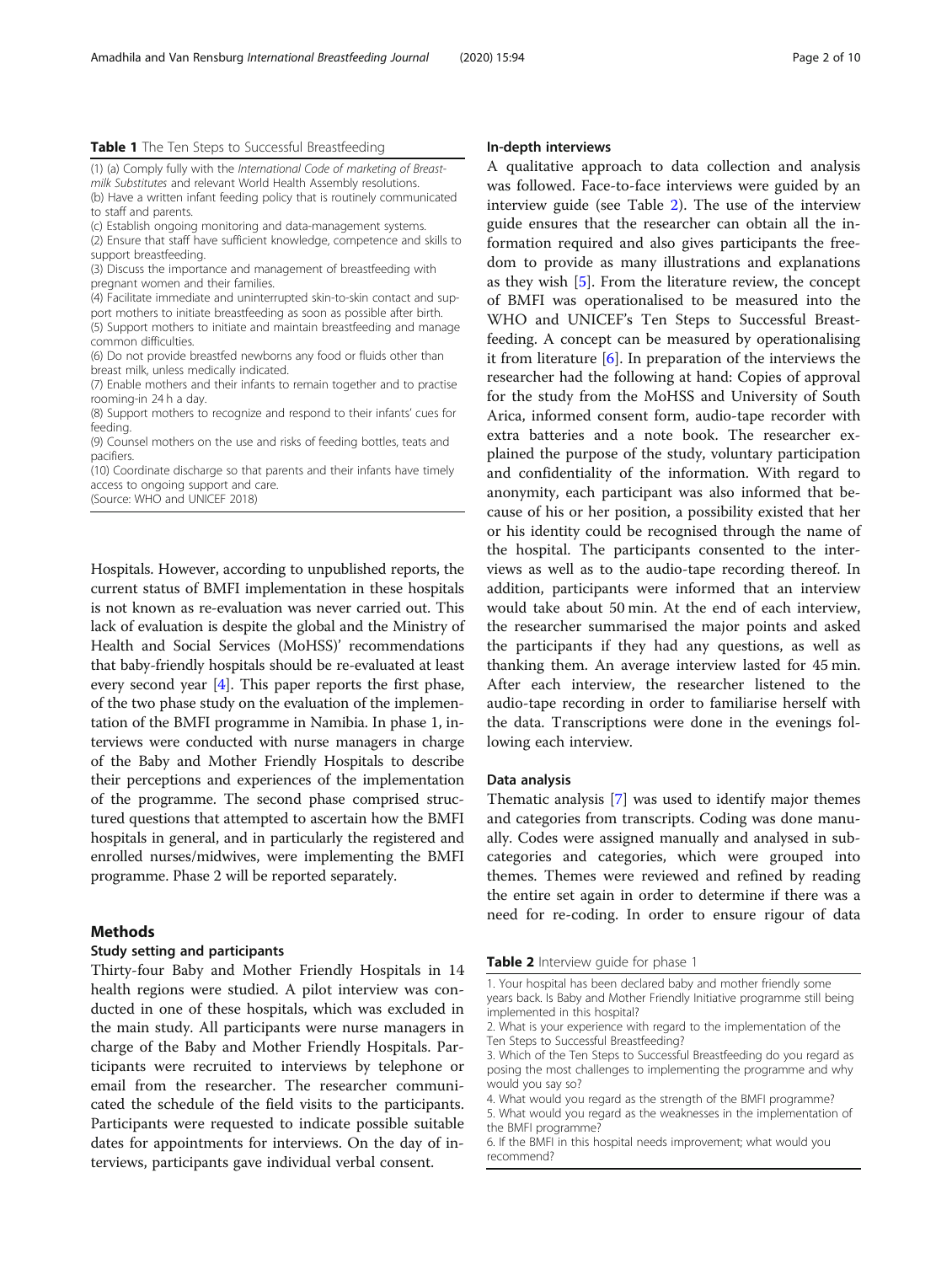analysis, a second researcher coded the transcripts to see if the same categories emerged. Themes that emerged from the second researcher were included in the analysis.

## Results

## Demographic information of participants

The demographic profile of the participants, including gender, age group and years worked in current position of the participants is indicated in Table 3. There were 33 participants, of which 3 (9.1%) were males, while 30 (90.9%) were females. Seventeen (51.5%) nurse managers have worked for 5–10 years in their current positions, while 16 (48.5%) have worked for 11 to 15 years. Of a total number of 33 interviews that were conducted, one interview could not be concluded due to an emergency at the specific hospital. The nurse manager has confirmed the date and time of the interview before hand, however, she was called for theatre emergency in the middle of the interview. The interviewer could not complete the interview, as her return flight was booked for the same day.

## Themes identified

Four major themes with their categories and subcategories emerged from the data analysis. The themes were: 1. Extent of implementation of the BMFI programme; 2. Perceived benefits of the BMFI programme; 3. Challenges/hindrances to the implementation of the BMFI programme; and 4. Recommendations for the strengthening of the BMFI programme. These themes are illustrated in Fig. [1.](#page-3-0)

## Theme 1: extent of implementation of the BMFI programme In theme 1, 'extent of implementation of the BMFI programme', the categories capacity and training emerged.

Regarding the BMFI steps, the participants were quick to mention only a few of the ten steps to successful breastfeeding to justify their statements that the BMFI programme was implemented in their hospitals. Most

| <b>Table 3</b> Demographic profile of the respondents ( $n = 33$ ) |  |  |  |  |  |
|--------------------------------------------------------------------|--|--|--|--|--|
|--------------------------------------------------------------------|--|--|--|--|--|

| Characteristic            | Value              | Frequency |
|---------------------------|--------------------|-----------|
| Gender                    | Male               | 3         |
|                           | Female             | 30        |
| Age group                 | $30 - 39$ years    | 0         |
|                           | 40-49 years        | 17        |
|                           | $50 - 59$ years    | 16        |
|                           | 60 years and older | 0         |
| Years in current position | Less than 5 years  | 0         |
|                           | $5-10$ years       | 17        |
|                           | $11 - 15$ years    | 16        |
|                           | More than 15 years | 0         |

frequently mentioned steps were: breastfeeding education for pregnant women (step 3), helping mothers to initiate breastfeeding (step 4), and rooming-in (step 7).

"[BMFI] is being implemented, − hmm − for me when it comes to the staff giving education to mothers, it is not a problem." (Interview # 3).

"We are implementing it [BMFI] basically in maternity ward where we are initiating breastfeeding 30 minutes after delivery." (Interview # 4).

"Yeah. .. because the babies are sleeping with their mothers, so, we still implement BMFI. Before that, every mother was having a baby-cot." (Interview # 10).

When asked specifically about other steps, the participants acknowledged that some of the steps were not implemented. Partial implementation was evident.

"What step? No, no, that one was never implemented in this hospital." (Interview # 27).

"Even when we started the initiative, there was no group [step 10] that was formed to support us. We have not done it." (Interview # 10).

In the category: capacity, the participants expressed the need for expertise and adequate funds for BMFI training.

"I think we need a refresher course. We need the expert to come and train." (Interview # 18).

"But I think the last workshop was in 2010. As from last year, because of other programmes pushing through [competing for resources], we did not have any formal workshop about breastfeeding." (Interview # 20).

"We experience shortage of staff, it is also a challenge to send all staff to training." (Interview # 19).

The participants also discussed capacity in terms of nurse shortages (the gap between the available number of nurses and the desired or the optimum number of nursing staff). A participant reported that the BMFI programme was no longer implemented in their hospital.

"Maybe [it] is because of shortages of staff. We are not really doing what we are supposed to do. No, no. no, to tell you the truth, BMFI is not implemented in this hospital." (Interview # 16).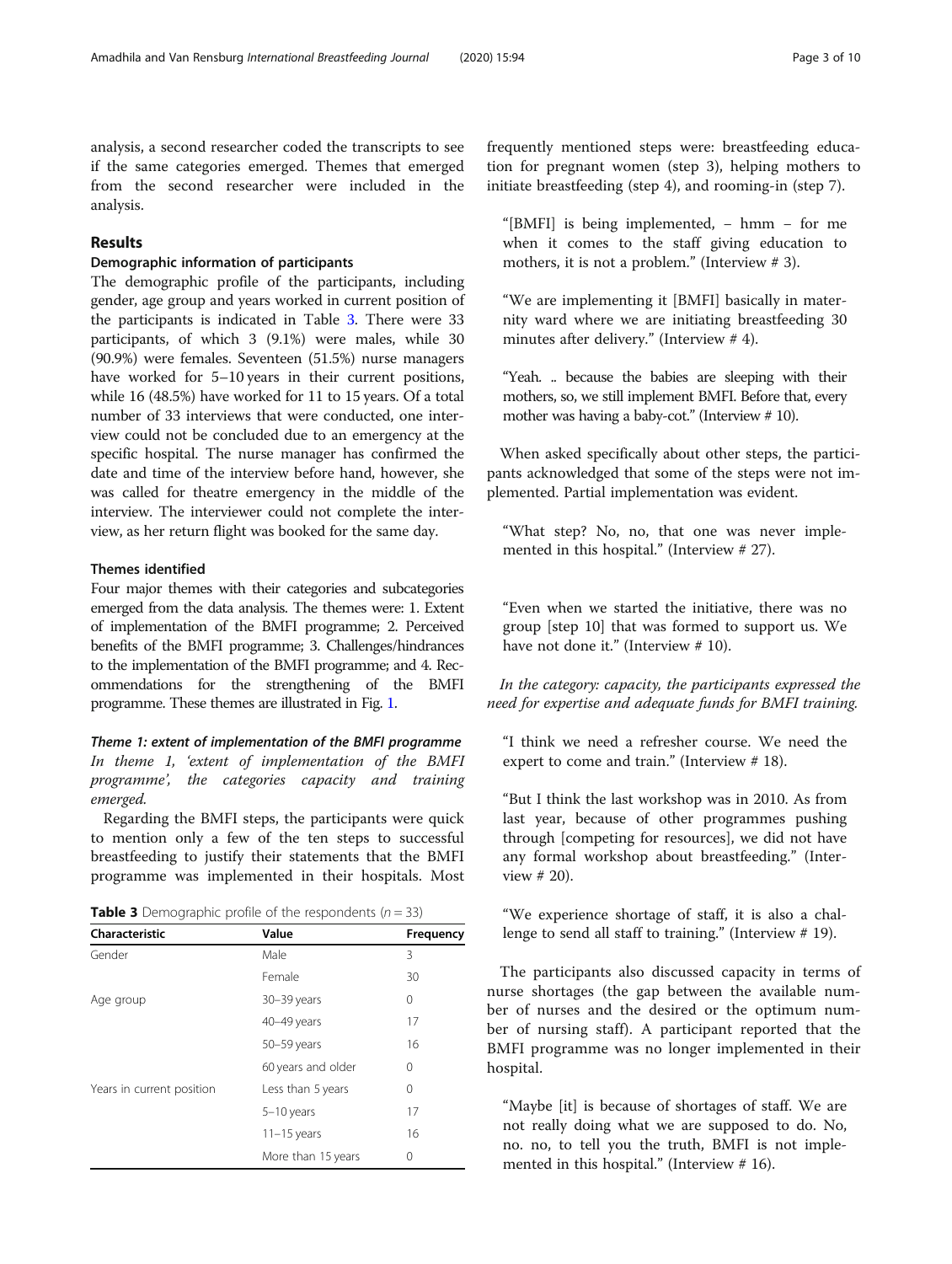<span id="page-3-0"></span>Amadhila and Van Rensburg International Breastfeeding Journal (2020) 15:94 Page 4 of 10



Most of the participants also confirmed that the BMFI programme was not well implemented.

"With staff shortage, you cannot really pay attention, especially to the primigravidas, to show them how to properly put babies on breast." (Interview #7).

". .. That is what is happening in this hospital. We are really, really understaffed, severely understaffed." (Interview # 6).

## Theme 2: perceived benefits of the BMFI programme

In theme 2, perceived benefits of the BMFI programme, three categories emerged, namely healthy babies, reduced stigma of HIV/AIDS and improved breastfeeding practices.

The effect of breastfeeding on babies' health and the protection against diseases were distinguished.

". .. Babies are very healthy; they are very nice, even if the mother is HIV positive they are followed up and. .." (Interview # 33).

"These babies are not at risk of the many communicable diseases." (Interview # 32).

Regarding the category 'reduced stigma of HIV/AIDS', the participants reported that the latest guidelines on infant feeding recommend breastfeeding for the general population, and also for babies born to HIV-infected women. It was reported that the implementation of these guidelines has contributed to the reduction of HIV-stigma-associated failure to breastfeed.

"The good thing is, stigma becomes less because everyone is breastfeeding." (Interview # 2).

## Responses on 'improved breastfeeding practices' differed.

Some participants believed that exclusive breastfeeding had increased owing to the BMFI programme. Others expressed concern about available reports showing low rates of exclusive breastfeeding in Namibia.

"I think breastfeeding practices, especially exclusive breastfeeding, has improved." (Interview # 14).

"I have seen one report; they are saying that only 24 % of mothers are exclusively breastfeeding for six months. But all the hospitals are almost 100 %. They reach the target, but. .. , exclusive breastfeeding we are going down." (Interview # 18).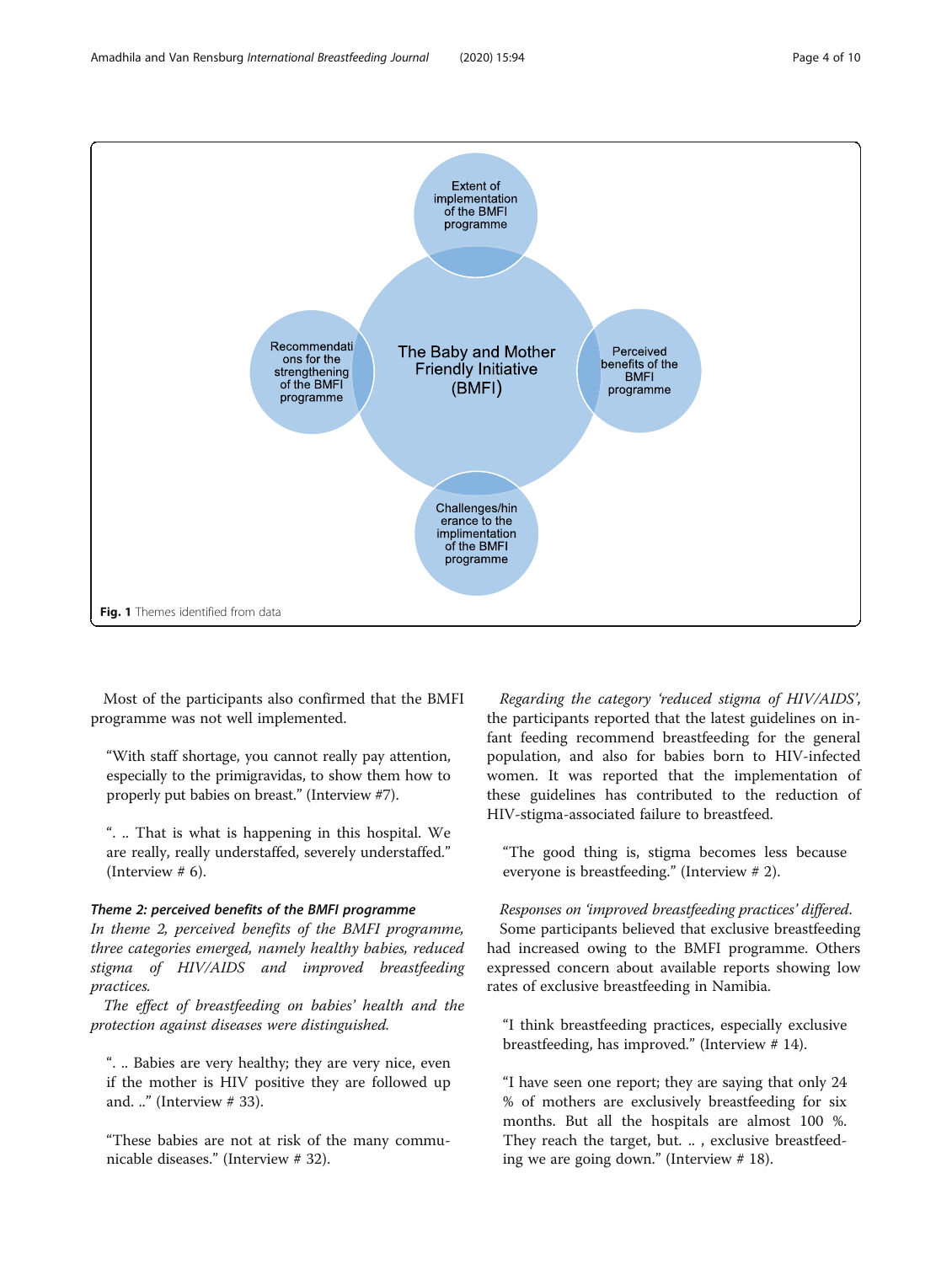## Theme 3: challenges/hindrance to the implementation of the BMFI programme

The participants reported on various factors, which according to their experiences, influenced the implementation of the BMFI programme. These factors emerged as categories 'physical environment', 'perception regarding implementation of the BMFI programme', 'socio-economic factors' and 'teenage motherhood'.

The category physical environment was divided into subcategories; space and privacy.

This category describes the physical capacity of the hospital and how it influences the BMFI programme activities.

In the subcategory: space, participants expressed deep concern about availability of space in their hospitals.

"Sometimes you find that there are a lot of deliveries, there is no space and you are forced to discharge some mothers, to make space." (Interview # 22).

Regarding the subcategory: privacy, participants in small hospitals report that lack of separate wards for maternity patients made it difficult for them to implement the Ten Steps to Successful Breastfeeding.

"You know, the problem we are having here is the infrastructure itself. We have general ward, paediatric ward and delivery ward in-one. So, sometimes it is really difficult for our mothers and nurses to implement [the ten steps]." (Interview # 9).

In the category: perception regarding implementation of the BMFI programme, the subcategories HIV and breastfeeding and effectiveness of the new guideline emerged.

Participant shared their experiences that mothers fear the risk of transmitting HIV infection to their babies through breastfeeding.

"Most mothers are so worried, they want to breastfeed, but on the other hand they are afraid for the baby to get the virus." (Interview # 31).

In addition, participants expressed concerns about the implications of the latest breastfeeding guidelines on health information education. They reported that when nurses give this the new information to mothers, they become uncomfortable because it conflicts with the previous messages. It was also reported that mothers also argued that the new information was not correct, based on their experiences with previous information.

". .. Previously we were talking this, now we are talking about this, now you don't really know." (Interview # 32).

"They [women] tell you: I delivered my baby here four years ago but, and I was told, I must breastfeed for four months and. .." (Interview #18).

Furthermore, participants reported that the huge shift in the recommendations on feeding babies of HIVinfected women, from replacement feeding in 2005 to full breastfeeding in 2011, has created uncertainty and doubt among health workers.

"The new guidelines, it seems, are doing well until now, although we don't know the outcome." (Interview # 3).

The category 'socio-economic factors' was divided into the subcategories: education, affluence, race and employment.

In this category, participants described factors outside hospital environments that challenge the implementation of the BMFI programme.

Participants reported that as a result of lack of education or poor education, mothers were not following instructions related to feeding their babies.

"Our people, you know, some mothers are not educated. You tell her this but tomorrow you find she is doing the thing you told her not to." (Interview # 18).

". .. but when they go home, they start using bottles, and. .. instead of cups." (Interview # 27).

With regard to affluence, the participants experienced the fact that wealth influenced mothers' feeding choices. They reported that some women regard breastfeeding as an option for those who could not afford to buy baby formula.

"People are thinking if they've got money to provide milk – that affordability or the thought they can afford, is also contributing to infant formula use." (Interview # 7).

". .. These girls with money they don't breastfeed." (Interview # 33).

Regarding race, participants noted that white women prefer formula feeding above breastfeeding. They reported that even if white women know the benefits of breastfeeding, they choose formula feeding.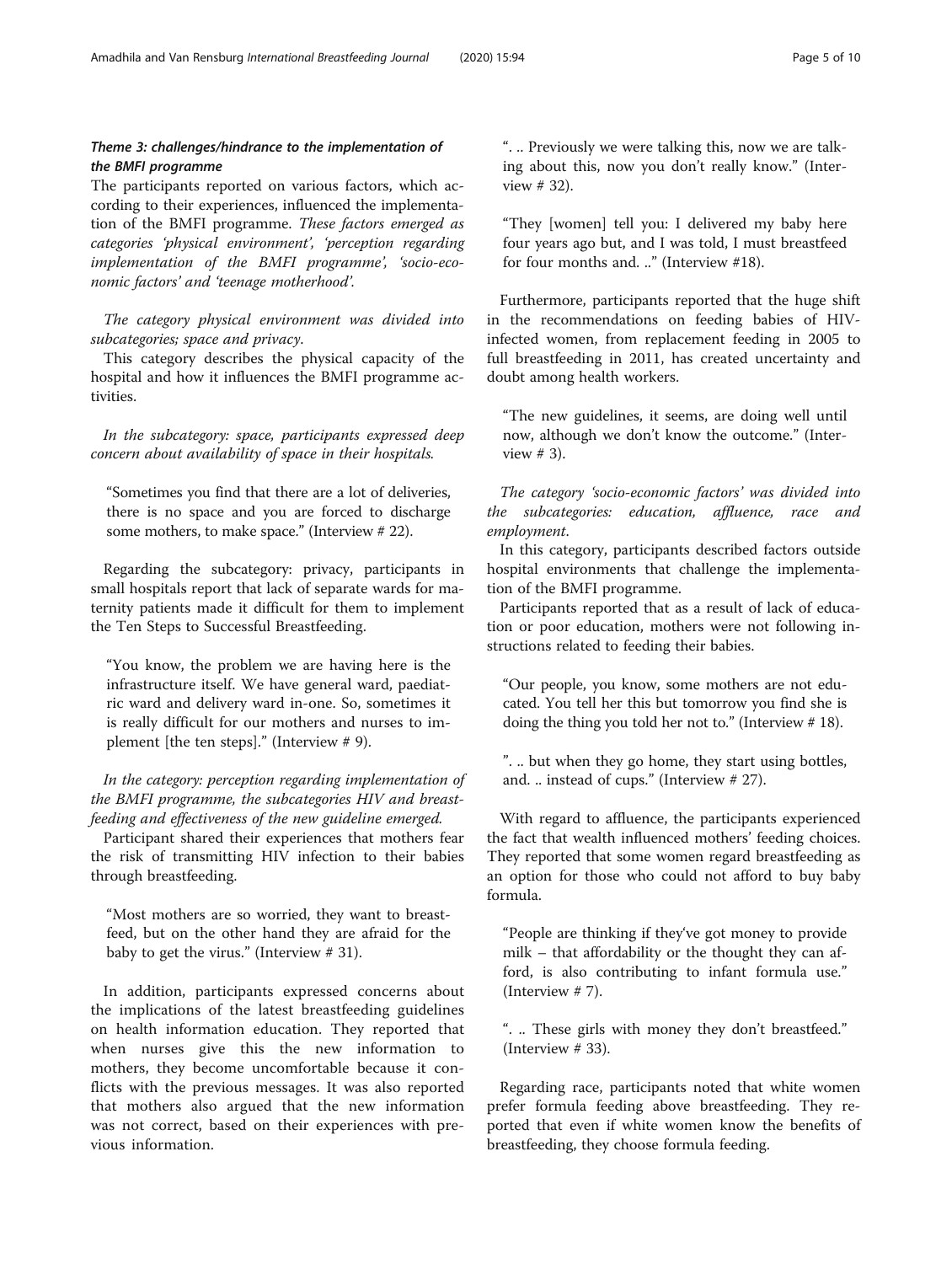"Whites, they prefer bottle feeding, even if given information. .. they say they know. .. they are going on with bottle feeding." (Interview # 5).

"Europeans, especially private patients, tell you: I am not going to breastfeed." (Interview # 6).

Participants were critically of long working hours of breastfeeding mothers. They reported that factory workers and nurses work long hours per day, which makes it impossible for them to breastfeed their babies.

"I think it is more or less this thing; the mothers are working. At times, especially at our factories, the mothers are working from six-to-six o clock in the evening." (Interview # 6).

"Because if they [nurses] work seven-to-seven, there is no time to go and breastfeed at home just one hour for lunch and come back." (Interview # 32).

Reasons such as going back to school, lack of understanding the benefits of breastfeeding and body image were reported as major role players in teenage mothers' inability to breastfeed.

Going back to school was the main reason reported that made it difficult for teenage mothers to breastfeed. For this reason, it was reported that teenage mothers did not even initiate breastfeeding (step 4 to successful breastfeeding).

"Teenage pregnancies is also contributing to these − not breastfeeding challenges, because these children want to go back to school and they don't want to breastfeed." (Interview # 7).

". .. And they don't see reasons why they should breastfeed for two days, [while in postnatal wards] as they will not continue." (Interview # 1).

Regarding the subcategory: understanding, participants described that teenage mothers lack understanding of the importance of breastfeeding, hence they do not want to breastfeed.

". .. Teenagers, they have to be encouraged. .. because they have to know the benefits. .. emphasise the benefit of the breastfeeding." (Interview # 2).

"Teenage mothers, I don't know if they don't want or don't understand, but sometimes they opt for bottle feeding." (Interview # 9).

Participants noted that teenage mothers have a perception that breastfeeding has negative effects on their body shape. They reported that teenage mothers believed that breastfeeding would alter their body shape, especially their breasts.

"When it comes to teenagers – they tell you, they don't want their breasts to sag" (Interview # 13).

## Theme 4: recommendations for strengthening the BMFI programme

In the fourth theme, namely strengthening the BMFI programme, the categories 'development of healthcare professionals', 'community development', 'maternal support' and 'evidence based practice' are discussed.

Participants were asked whether they thought the BMFI programme in their respective hospitals needed improvement, and to share their opinions as to what could be done if that was the case. Training of health workers was regarded as a critical component of the BMFI programme. Participants suggested continuous training, including training for nurses and doctors at private facilities.

"Training for nurses is really important, especially those who are working in private [facilities] and the private doctors." (Interview # 7).

"There should be ongoing training. People tend to forget, and new things come up every year. Yeah, for us to stay abreast with breastfeeding, we need regular training." (Interview # 2).

"Because breastfeeding is important, we think when we are doing strategic planning we need to include breastfeeding training." (Interview # 19).

The category 'community development' was divided into the subcategories: community education and community support groups.

With regard to community education, the participants emphasised the need for and importance of breastfeeding education of the community. They stressed that the focus of education should be on antenatal care services, private patients and awareness creation through the media.

"We have to strengthen health education at antenatal care department. .. and encourage private patients to breastfeed, because private doctors are not in the action of preparation [preparing a mother for breastfeeding] properly." (Interview # 7).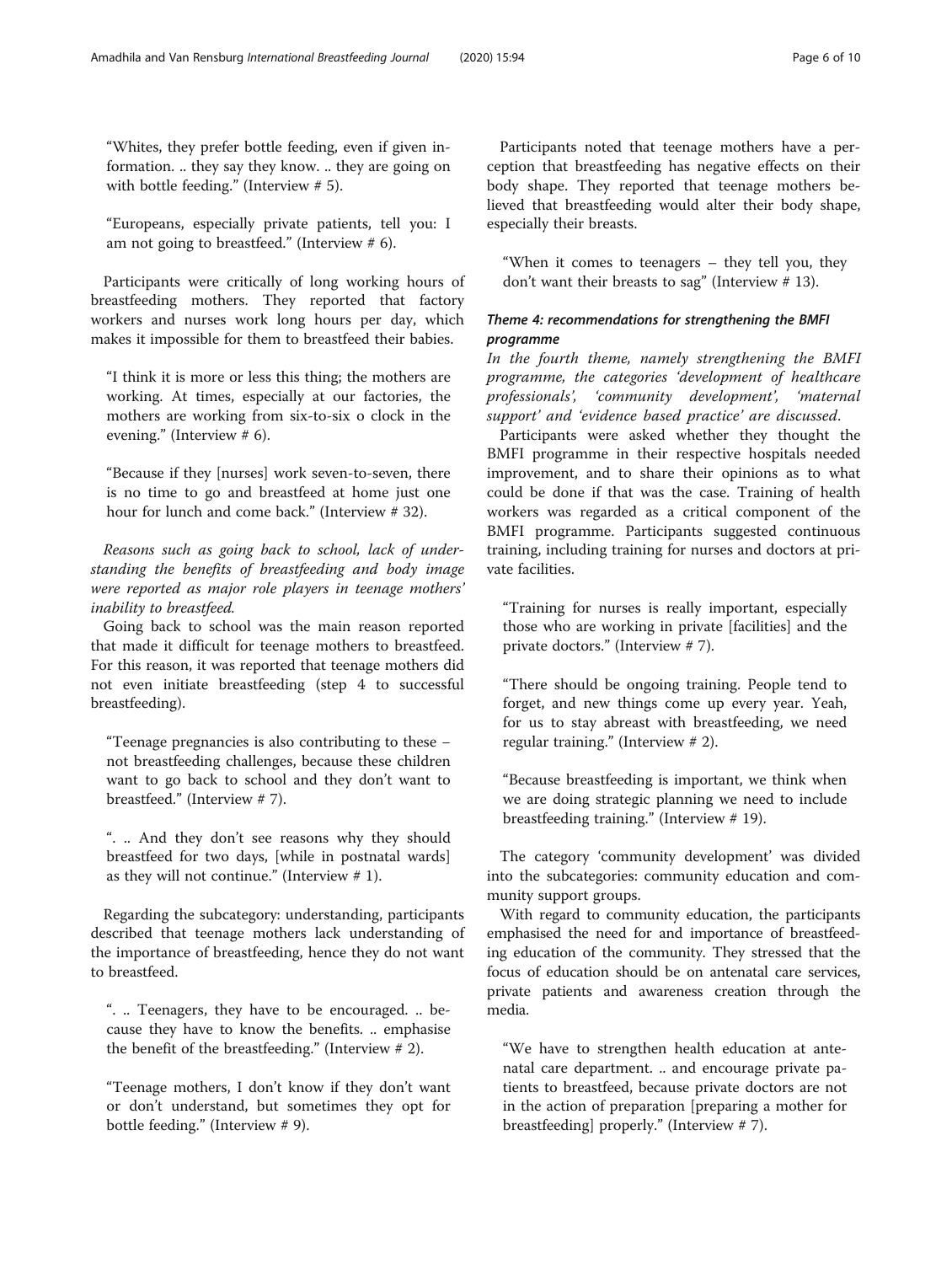"Put emphasis on the benefits of breastfeeding. Give radio talks. .. through pamphlets to be distributed just to have information." (Interview # 5).

Regarding the subcategory: community support groups, the participants expressed their concern about the absence of community-based breastfeeding support groups. They recommended formation of these groups.

". .. But this one, with my manager we will sit down and talk about it, the support group." (Interview # 4).

"Breastfeeding support group, it is something that we have to give attention on." (Interview # 14).

In the category: maternal support, the subcategory maternity leave emerged. A participant was critical about the short period of 12 weeks paid maternity leave provided in the Namibia Labour Act of 2007. Those women who want more than 12 weeks have to take unpaid leave, which puts financial burden on them.

"I think maybe mothers can get, like in other countries, a full year of maternity leave. It will help." (Interview # 6).

In the category 'evidence-based practice', a suggestion was made to conduct research on babies of HIV-infected women who are breastfed according to the new guidelines. It was reported that the research findings should be used to develop evidence-based guidelines for Namibia.

"My personal view, we need to conduct research so that we can. .. bring effective guidelines." (Interview # 32).

## **Discussion**

In this study qualitative data was collected on the perceptions and experiences of nurse managers of the implementation of the BMFI programme. The information was used to develop and validate guidelines for the strengthening of the BMFI programme (see Table [4](#page-7-0)). These guidelines were validated by technical experts. Four themes emerged from the study, namely: the extent of implementation of the BMFI programme, perceived benefits of the BMFI programme, challenges/hindrance to the implementation of the BMFI programme and recommendations for strengthening of the BMFI programme.

#### Methodological limitations

The study was carried out in the Baby and Mother Friendly Hospitals in Namibia. The findings of the study can therefore not be generalised beyond these hospitals. This is also a limitation inherent to qualitative inquiry. In addition, health programmes can best be evaluated through interviews with those who are affected by them. In this study, the mothers are the ones affected by the BMFI policy. The quality of implementation could therefore not be determined as these findings are perspectives of a more homogenous group of people who might be influenced by sharing training experiences and biases.

## The extent of implementation of the BMFI programme

The findings of this study indicated partial implementation of the BMFI steps. The main reasons for partial implementation were inadequate capacity in terms of staffing and BMFI training. Staff shortage resulted in inadequate staff time to show mothers how to manage breastfeeding [\[8](#page-8-0)]. Healthcare staff should undergo 20 h training and three hours of supervised clinical training in breastfeeding management, in order for them to develop the knowledge and skills necessary to adequately support mothers on breastfeeding [\[9](#page-8-0)].

#### Perceived benefits of the BMFI programme

Participants reported that because of the recent promotion of breastfeeding irrespective of the HIV status of mothers, the programme has contributed to the reduction of HIV stigma associated with non-breastfeeding, and to healthier babies and increased exclusive breastfeeding. Some participants noted that even though the hospitals were implementing the BMFI programme, available reports indicated low exclusive breastfeeding. Nevertheless, the Namibia Demographic and Health Surveys have shown that exclusive breastfeeding has increased from 6% in 2000 to 24% in 2006 and 49% in 2013 [[10,](#page-8-0) [11](#page-8-0)]. The BMFI programme might have contributed to these improvements. Based on Demographic and Health Survey data, the impact of BFHI on breastfeeding was translated into healthcare savings associated with lower incidents of diarrheal and respiratory illnesses [[12\]](#page-8-0). Breastfeeding interventions hold many benefits for the baby  $[13-15]$  $[13-15]$  $[13-15]$  $[13-15]$  $[13-15]$ , and increase the rates of exclusive breastfeeding [\[16](#page-8-0)–[18\]](#page-9-0). However, exclusive breastfeeding remained low in spite of breastfeeding interventions [[19\]](#page-9-0). In order to increase the health benefits of breastfeeding, there is a need to educate the community on the importance of exclusive breastfeeding, as well as management of breastfeeding.

## Challenges/hindrance to the implementation of the BMFI programme

Participants reported that inadequate space, especially in smaller hospitals, made it difficult for nurses to implement most of the ten steps to successful breastfeeding, as well as to care for patients in privacy. Sometimes mothers were discharged early, before they were shown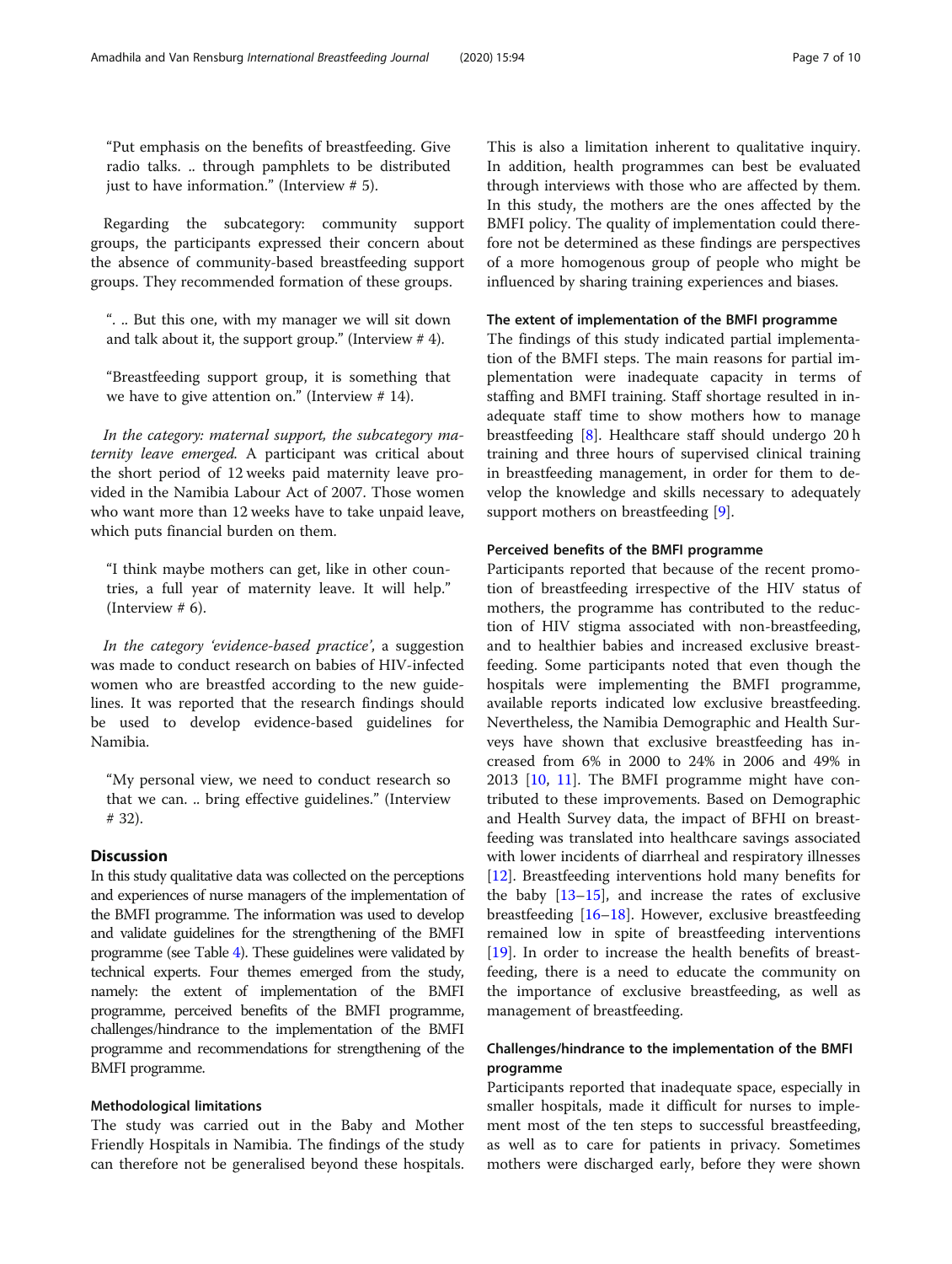| Theme                                                               | Category                                                     | Guideline                                                                  |  |
|---------------------------------------------------------------------|--------------------------------------------------------------|----------------------------------------------------------------------------|--|
| Extent of implementation of the BMFI<br>programme                   | Capacity                                                     | • Improve working condition of staff                                       |  |
|                                                                     | Training                                                     | • Training                                                                 |  |
| Perceived benefits of the BMFI Programme                            | Community development                                        | • Community development.                                                   |  |
| Challenges/hindrance to the implementation<br>of the BMFI programme | Physical environment                                         | • Improving physical environment                                           |  |
|                                                                     | Perception regarding implementation<br>of the BMFI programme | • Addressing perceptions regarding implementation<br>of the BMFI           |  |
|                                                                     | Socio-economic factors                                       | • Addressing socio-economic factors that affect mothers'<br>feeding choice |  |
|                                                                     | Teenage motherhood                                           | • Supporting teenage mothers to continue breastfeeding<br>while schooling. |  |
| Recommendations for strengthening the<br>BMFI programme             | Development of healthcare<br>professionals                   | • Development of healthcare professionals.                                 |  |
|                                                                     | Community development                                        | • Community development                                                    |  |
|                                                                     | Maternal support                                             | • Maternal support                                                         |  |

<span id="page-7-0"></span>Table 4 Summary of validated quidelines to strengthen the baby and mother friendly initiative

how to manage breastfeeding, in order to make space for newly admitted women. A mother who is not shown how to breastfeed may develop breast problem, which can lead to early stopping of breastfeeding. There is evidence that breast problems cause early termination of breastfeeding [[20](#page-9-0)]. Inadequate space and lack of privacy made it difficult for health workers to counsel mothers on feeding [[21\]](#page-9-0).

It was reported that even though HIV-stigma associated with non-breastfeeding was reduced, some mothers feared the risk of transmitting HIV infection to their babies through breastfeeding. Fear of stigma and transmission of HIV infection to the baby caused mothers to breastfeed when in presence of others and give other milk of food when alone [[22\]](#page-9-0). Mixed feeding increases the risk of transmission of HIV from mother to the baby [[4\]](#page-8-0). These findings call for education of women, in order to address their perception on HIV and breastfeeding.

Participants reported that fear of HIV-infected women to transmit HIV infection to their babies, through breastfeeding, was based on earlier messages from health workers. They reported that regarding the latest guidelines, there is a huge change from emphasising replacement feeding in HIV cases to breastfeeding in spite of being HIV positive. This change of information is regarded as conflicting by both women and nurses, making the latter uncomfortable.

Participants described socio-economic factors outside hospital environment, such as education, affluence, race and employment, which influence breastfeeding practices. They reported that as a result of inadequate education, some women lack an understanding of instructions. Thus, they do not adhere to the instructions related to feeding their babies. Significant associations between higher education of women and increased exclusive breastfeeding have been identified elsewhere [\[22](#page-9-0), [23\]](#page-9-0). It was reported that women who could afford to buy infant formula, especially white mothers and the affluent, perceived breastfeeding as an option for the poor. Contrary to the results of this study, literature shows the richer and richest wealth index is associated with exclusive breastfeeding practices [\[24\]](#page-9-0). Socio-economic challenges that influence mothers' feeding decisions need to be identified and addressed.

Participants reported that teenage mothers do not breastfeed for several reasons, mainly the need to continue schooling, lack of understanding the importance of breastfeeding and a perception that breastfeeding spoils their breasts. Lack of knowledge of the benefits of breastfeeding and anticipation of difficulties associated with multiple roles of being a mother and student played a role in teenage mothers' choice of feeding [[24\]](#page-9-0).

## Recommendations for strengthening the BMFI programme

Participants suggested that in order to strengthen the BMFI programme, there should be continuous professional development (CPD) in both public and private sector. Breastfeeding training equips health workers with knowledge and skills to educate women on how to manage breastfeeding [\[9](#page-8-0)]. This education would in turn lead to improved breastfeeding practices that would increase the rates of breastfeeding [[25](#page-9-0)]. Continuous professional development is an ongoing commitment to lifelong learning to update, maintain, improve and develop knowledge required from all health professionals. Development of healthcare staff is a critical component of the BMFI programme. Training institutions should therefore design and offer accredited programmes in breastfeeding management.

Participants suggested that support for breastfeeding should be strengthened through community education.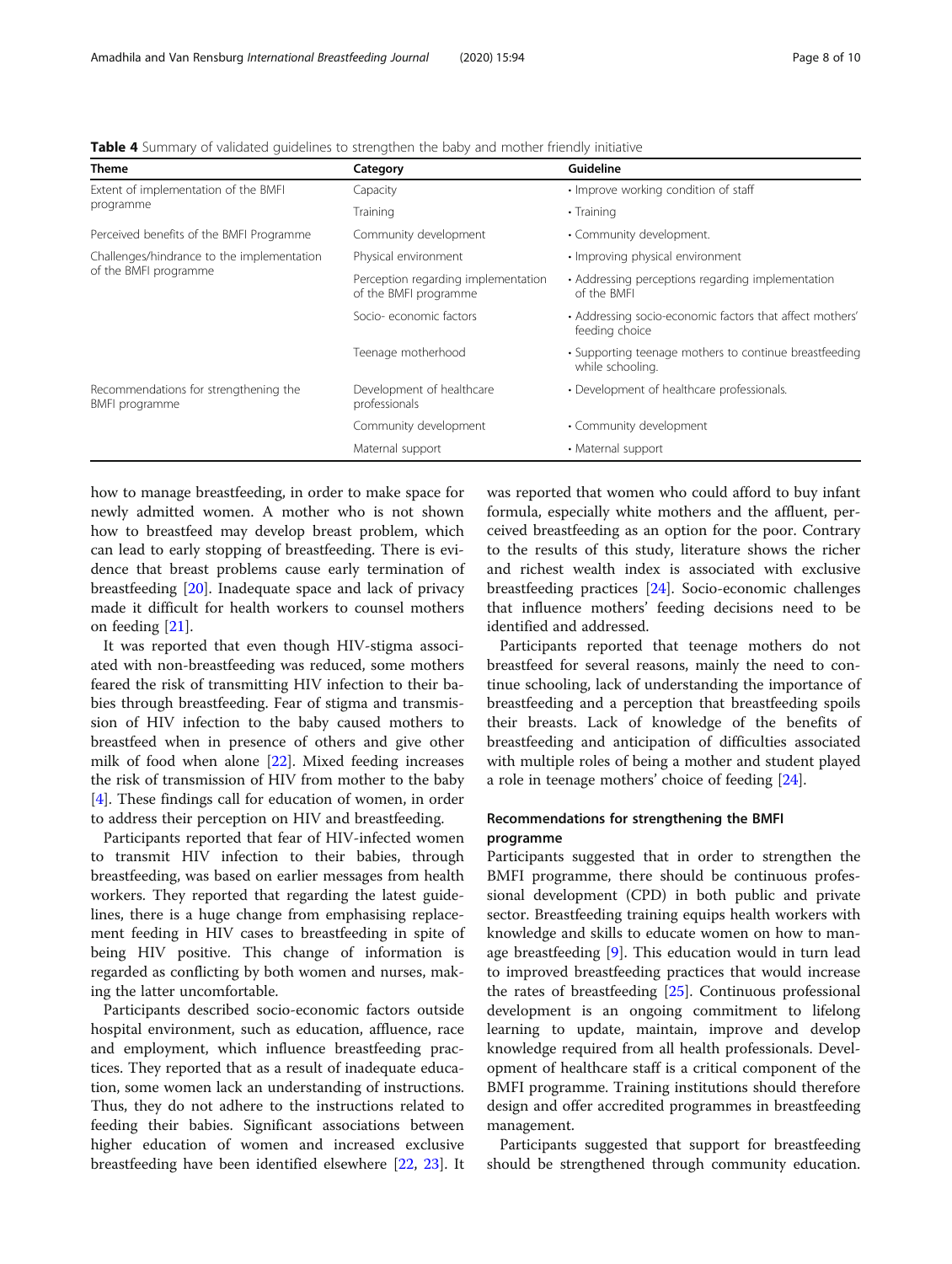<span id="page-8-0"></span>They reported that the focus should be on antenatal care services, the private sector and awareness creation through the media. They also acknowledged that establishment of community-based breastfeeding support groups would empower women to help one another. The importance of community involvement in supporting breastfeeding cannot be overemphasised; the majority (85%) of mothers received information on breastfeeding in their own homes and communities, and only 16% in a health facility [[26](#page-9-0)].

Another suggestion was the extension of the current national maternity leave of 12 weeks to a full year. Mothers who took short maternity leave of 2 months had a higher risk of earlier stopping of breastfeeding than mothers who were still on maternity leave when the child was aged 10 months [\[27](#page-9-0)]. However, the suggestion of 1 year maternity leave has financial implications. Women regarded staying at home to breastfeed as a financial sacrifice [[24](#page-9-0)]. The best way to balance breastfeeding and financial needs is therefore through the provision of support for breastfeeding in workplaces.

A suggestion was made to conduct research on babies of HIV-infected women who breastfed according to the new guidelines. It was reported that the research findings should be used to develop evidence-based guidelines for Namibia. This call for evidence might be an indication that participants were not aware that the new guidelines are based on the updated WHO recommendations on HIV and infant feeding [[28\]](#page-9-0) and research must have been conducted before these recommendations were issued. However, it is encouraged to see managers demanding evidence-based practice.

## Conclusions

This research paper is the only study that has examined the perceptions and experiences of nurse managers about the implementation of the BMFI programme in Namibia since 1997. The study gave insight into the strength and shortcomings in the implementation of the BMFI programme. The study makes a contribution to the body of knowledge in nursing in that it provides guidelines for the strengthening of the BMFI programme.

#### Acknowledgements

The research on which this paper is based would not have been possible in the absence of assistance, guidance, motivation and encouragement of a number of institutions and individuals, including nurse managers without whose consent and responses to interviews this study would have been impossible.

#### Declarations

Ethical approval was obtained from the Department of Health Studies (University of South Africa) Higher Degrees Committee. Permission to conduct the study was sought from the Ministry of Health and Social Services in Namibia.

#### Authors' contributions

Both authors contributed to all phases of research. First author was the doctoral candidate and second author was the study supervisor. The author (s) read and approved the final manuscript.

#### Funding

None.

#### Availability of data and materials

The datasets used and/or analysed during the current study are available from corresponding author on reasonable request.

#### Ethics approval and consent to participate

HSHDC 46/2011.

#### Consent for publication

Not applicable.

#### Competing interests

The authors declare that they have no competing interest.

Received: 7 June 2019 Accepted: 27 October 2020 Published online: 10 November 2020

#### References

- 1. World Health Organization, UNICEF. Protecting, promoting and supporting breast-feeding: the special role of maternity service. Geneva: World Health Organization; 2018.
- 2. Horton S, Shekar M, McDonald C, Mahal A, Brooks JK. Scaling up nutrition: what will it cost? Washington DC: The World Bank; 2010.
- 3. Ministry of Health and Social Services, UNICEF. Towards a baby and mother friendly nation: guidelines for the implementation of the Baby and Mother Friendly Initiative. Windhoek, Namibia: Ministry of Health and Social Services; 1992.
- 4. Ministry of Health and Social Services. National guidelines on infant and young child feeding. Windhoek, Namibia: Ministry of Health and Social Services; 2011.
- 5. Polit DF, Beck CT. Nursing research: generating and assessing evidence for nursing practice. 9th ed. Philadelphia: Lippincott, Williams & Wilkins; 2012.
- 6. De Vos AS, Strydom H, Fouche CB, Delport CSL. The social sciences and human service professions. 4th ed. Pretoria: Van Schaik; 2011.
- 7. Braun V, Clarke V. Using thematic analysis in psychology. Qual Res Psychol. 2006;3(2):77–101.
- 8. Schmied V, Gribble K, Sheehan A, Taylor C, Dykes FC. Ten steps or climbing a mountain: a study of Australian health professionals' perceptions of implementing the baby friendly initiative to protect, promote and support breastfeeding. Health Serv Res. 2011;11:208.
- 9. World Health Organization, UNICEF. Baby-Friendly Hospital Initiative: revised, updated and expanded for integrated care (Section 3, Breastfeeding promotion and support in a baby-friendly hospital: a 20-hour course for maternity staff). Geneva: World Health Organization; 2009.
- 10. Ministry of Health and Social Services. Namibia demographic and health survey 2006–07. Windhoek, Namibia: Ministry of Health and Social Services; 2008.
- 11. Ministry of Health and Social Services. Namibia demographic and health survey 2013. Windhoek, Namibia: Ministry of Health and Social Services; 2014.
- 12. Perez-Escamilla R. Evidence based breast-feeding promotion: the babyfriendly hospital initiative. J Nutr. 2007;137(2):484–7.
- 13. Abrahams SW, Labbok MH. Breastfeeding and otitis media: a review of recent evidence. Curr Allergy Asthma Rep. 2011;11(6):508–12.
- 14. Donaldson-Myles F. Can hormones in breastfeeding protect against postnatal depression? Br J Midwifery. 2012;20(2):88–93.
- 15. Kindra G, Coutsoudis A, Esposito F, Esterhuizen T. Breastfeeding in HIV exposed infants significantly improves child health: a prospective study. Matern Child Health J. 2012;16(3):632–40.
- 16. García-de-León-González R, Oliver-Roig A, Hernández-Martínez M, Mercader-Rodríguez B, Muñoz-Soler V, Maestre-Martínez MI, et al. Becoming babyfriendly in Spain: a quality-improvement process. Acta Paediatr. 2011;100(3): 445–50.